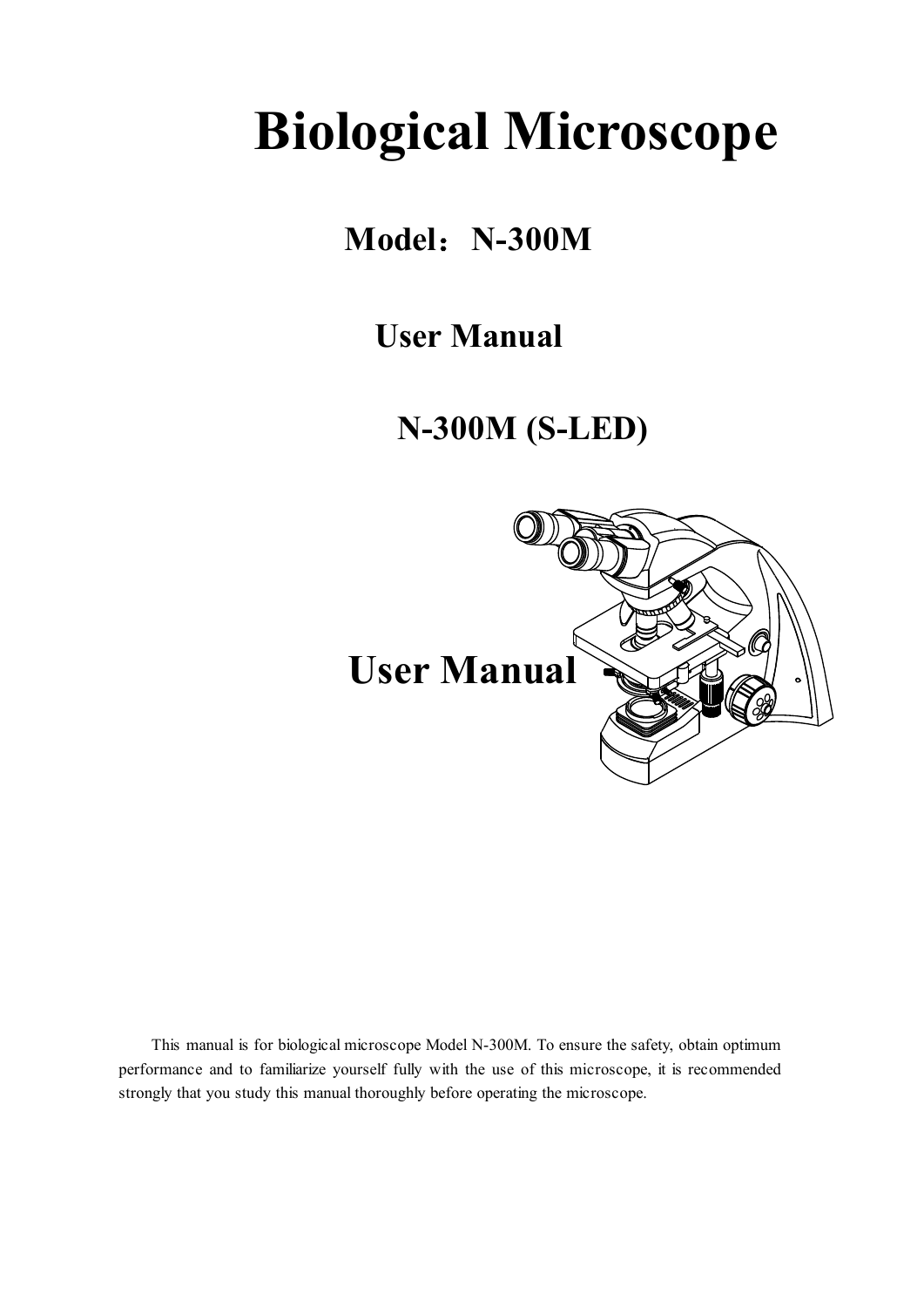| <b>CONTENTS</b>                                  | <b>N-300M</b> |                         |
|--------------------------------------------------|---------------|-------------------------|
|                                                  |               |                         |
| USER NOTICES………………………………………………………                |               | $\overline{2}$          |
|                                                  |               | 3                       |
| 2 Assembly …………………………………………………………                |               | $\overline{\mathbf{4}}$ |
|                                                  |               | $\boldsymbol{4}$        |
| 2.2 Assembly Procedures ………………………………………………       |               |                         |
|                                                  |               | 8                       |
|                                                  |               | 8                       |
|                                                  |               | 10                      |
|                                                  |               | 13                      |
| Outfit………………………………………………………………<br>$\overline{5}$ |               | 14                      |
|                                                  |               | 15                      |

**USER NOTICE** N-300M

#### **1. Safety Note**

- **1.** Open the box carefully to avoid the accessories, like lens, dropping to ground or being damaged.
- **2.** Do keep the instrument out of direct sunlight, high temperature or humidity, dusty and easy shaking environment. Make sure the stage is flat, horizontal and firm enough.
- **3.** When moving the microscope, carefully carry it with the handle and the base.
- **4.** When running, the lamp house and nearby parts will be very hot. Please ensure there is enough cooling room for them.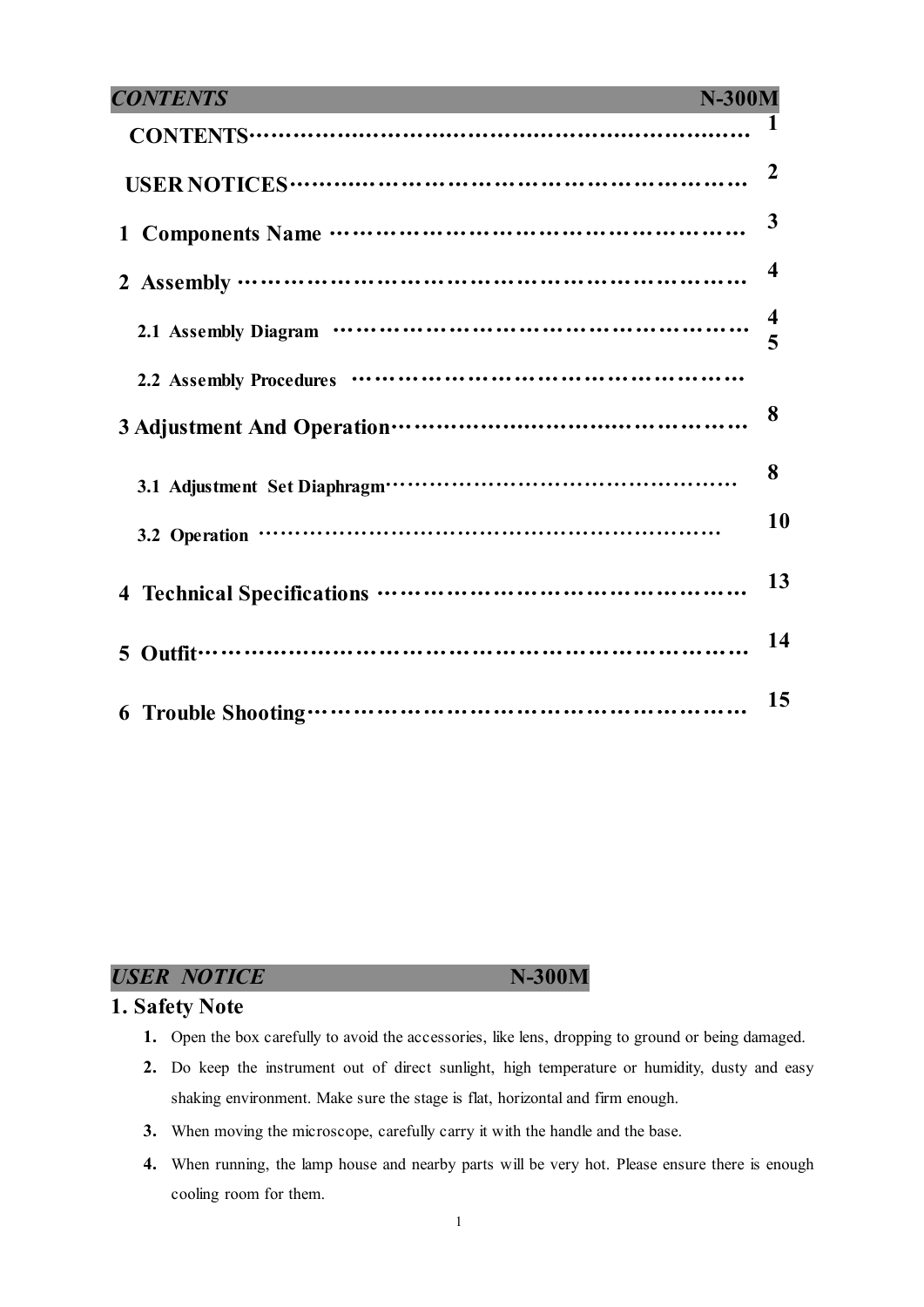- **5.** Make sure the instrument is earthed, to avoid lighting strike.
- **6.** For safety, be sure the main switch is in "O"(off) state before replacing the LED lamp, then cut off the power, and do the operation after the lamp completely cool. **(Specified lamp: S-LED lamp 1W )**
- **7.** Check the input voltage: be sure the input voltage which signed in the back of the microscope is consistent with the power supply voltage, or it will bring a serious damage to the instrument.
- **8.** Use the factory supplied adapter, please.

#### **II**、**Maintenance and Care**

1. All the lenses have been adjusted properly; do not dismount them by yourself please.

2. The nosepiece and coarse and fine focusing parts are so delicate that it is forbidden to disassemble them carelessly by yourself.

3. Keep the instrument clean, and do not pollute the optical element when wiping away the dust on the instrument.

4. The contaminations on the prism, like fingerprints and oil smudges, could be gently wiped with a piece of soft cloth or tissue paper, gauze which has been immersed in pure alcohol or ether. (Note that the alcohol and ether are highly flammable, do keep them away from the fire or potential sources of electrical sparks, and use them in a drafty room as possible as you can.)

5. Do not attempt to use organic solvents to clean the microscope components other than the glass components. To clean them, use a lint-free, soft cloth slightly moistened with a diluted neutral detergent.

6. When using, if the microscope is splashed by liquid, cut off the power at once, and wipe away the splash.

7. Do not disassemble any parts of the microscope, as this will affect the function or reduce the performance of the microscope.

8. Place the instrument in a cool, dry position. When not using the microscope, keep it covered with a dust cover. Make sure the lamp socket is cool before covering the microscope.

**1. Components Name N-300M** 

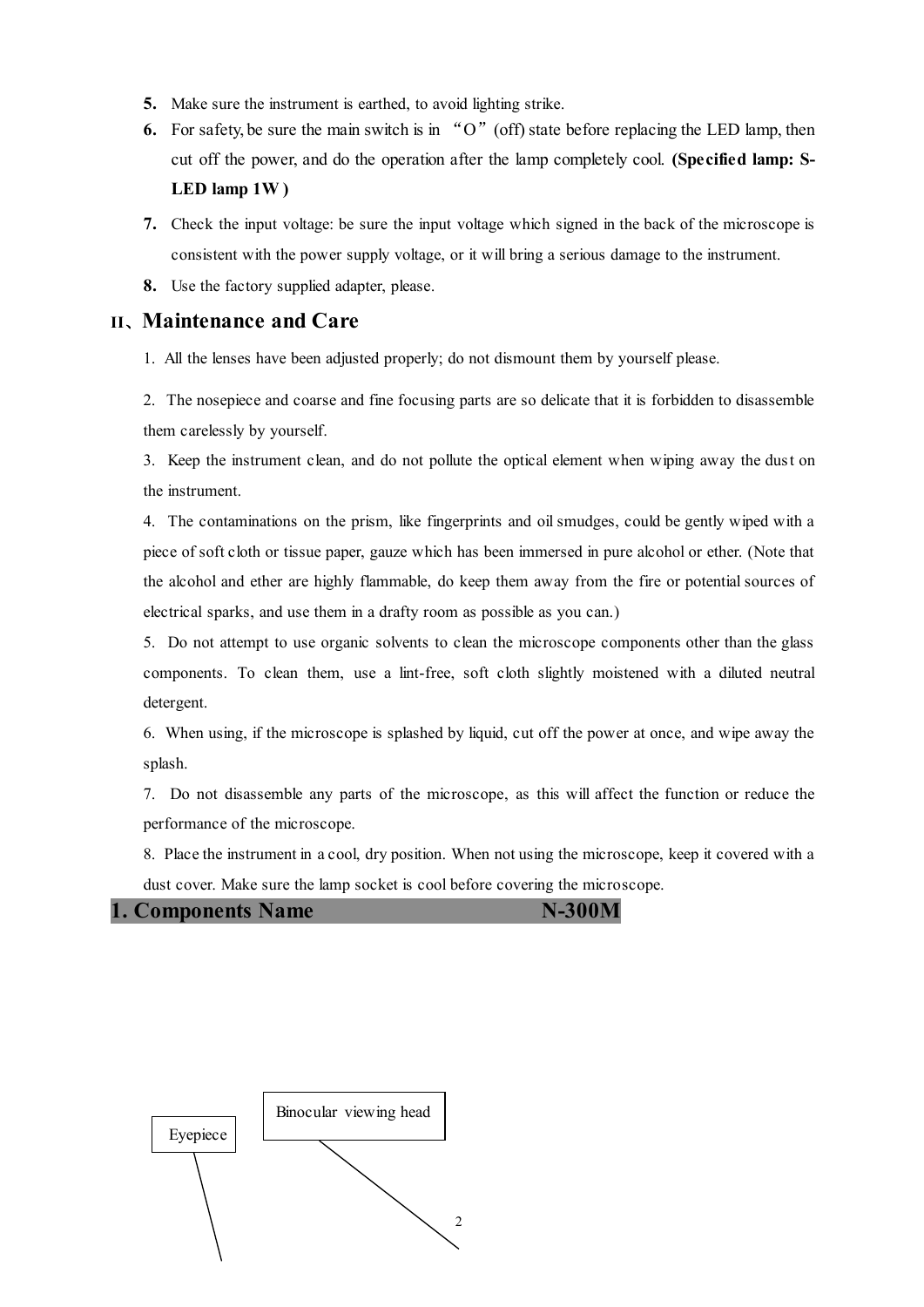

### **2 Assembly**

#### **2-1 Assembly Diagram**

The following figure shows the installation sequence of the components. The number in the figure shows the assembly steps.

 **N-300M**

- **Before installing, be sure every components is clean, do not score any parts or glass surface.**
- **Keep well with hexagon wrench provided. When changing the components, you will need it again.**

3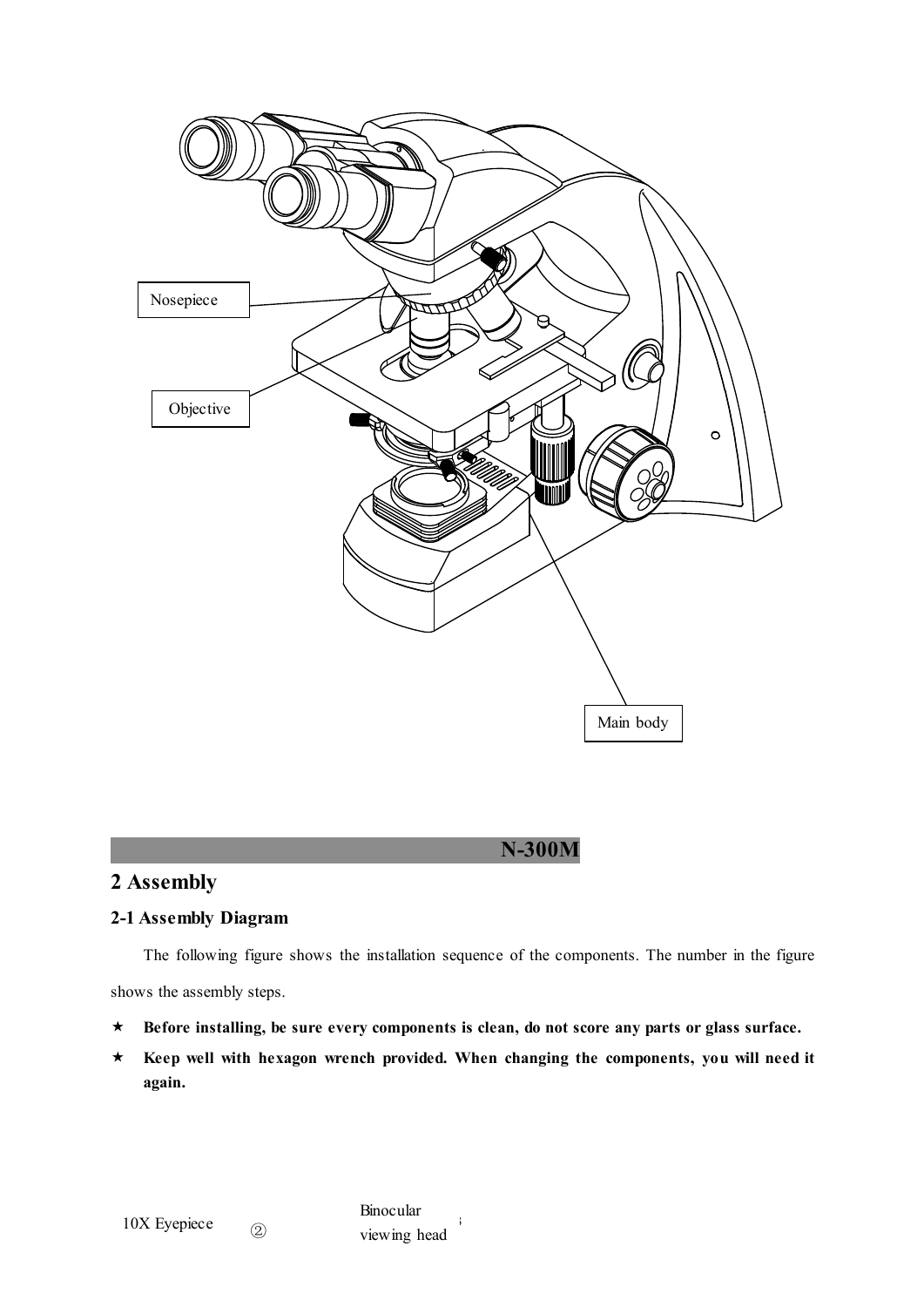



### **2.2.2 Installing the eyepiece**(**Fig3-4**)

Insert the eyepiece into the eyepiece tube until they are against each other, as shown in Fig.4.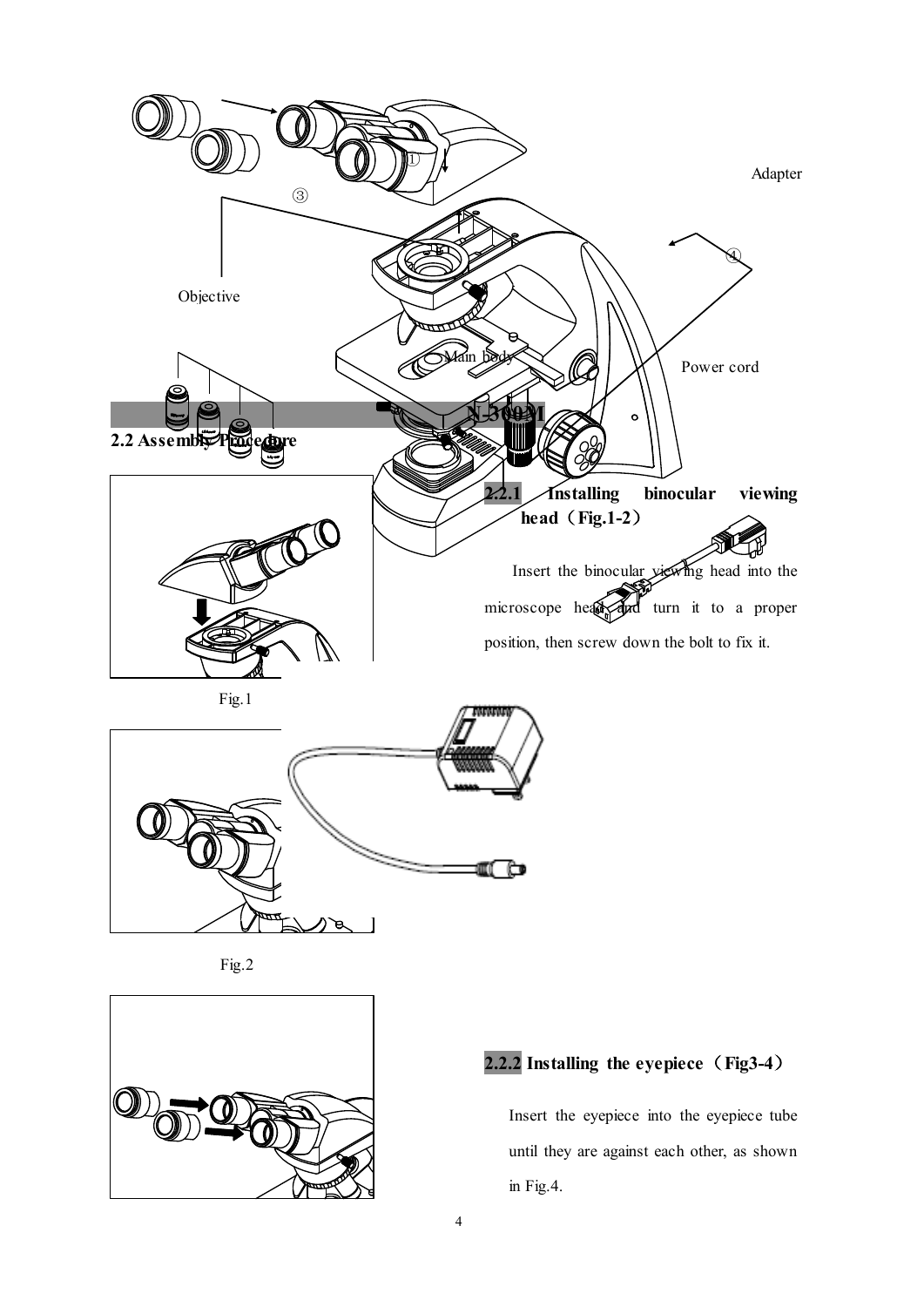

Fig.4



Fig.5



Fig.6



#### **N-300M**

#### **2.2.3 Installing the objective**(**Fig.5- 6**)

- 1. Adjusting the coarse focus knob until the support device of the mechanical stage reaches its low limit position.
- 2. Screw the lowest magnification objective into the nosepiece from the left or the right side, then revolve the nosepiece clockwise and mount other objectives by the sequence of low to high magnification
- $\Diamond$  Installing objective this way will make the change of magnification to be easier during using.
- **Clean the objective regularly, for lens is susceptible to dust.**
- **When operating, use 10×magnification objective to search and focus specimen firstly, then replace with higher magnification objective if necessary.**
- **When replacing the objective, slowly turn the nosepiece until you hear "clicked", that means the objective is in place.**
- **.2.4 Mounting the filters**(**Fig.7**)

5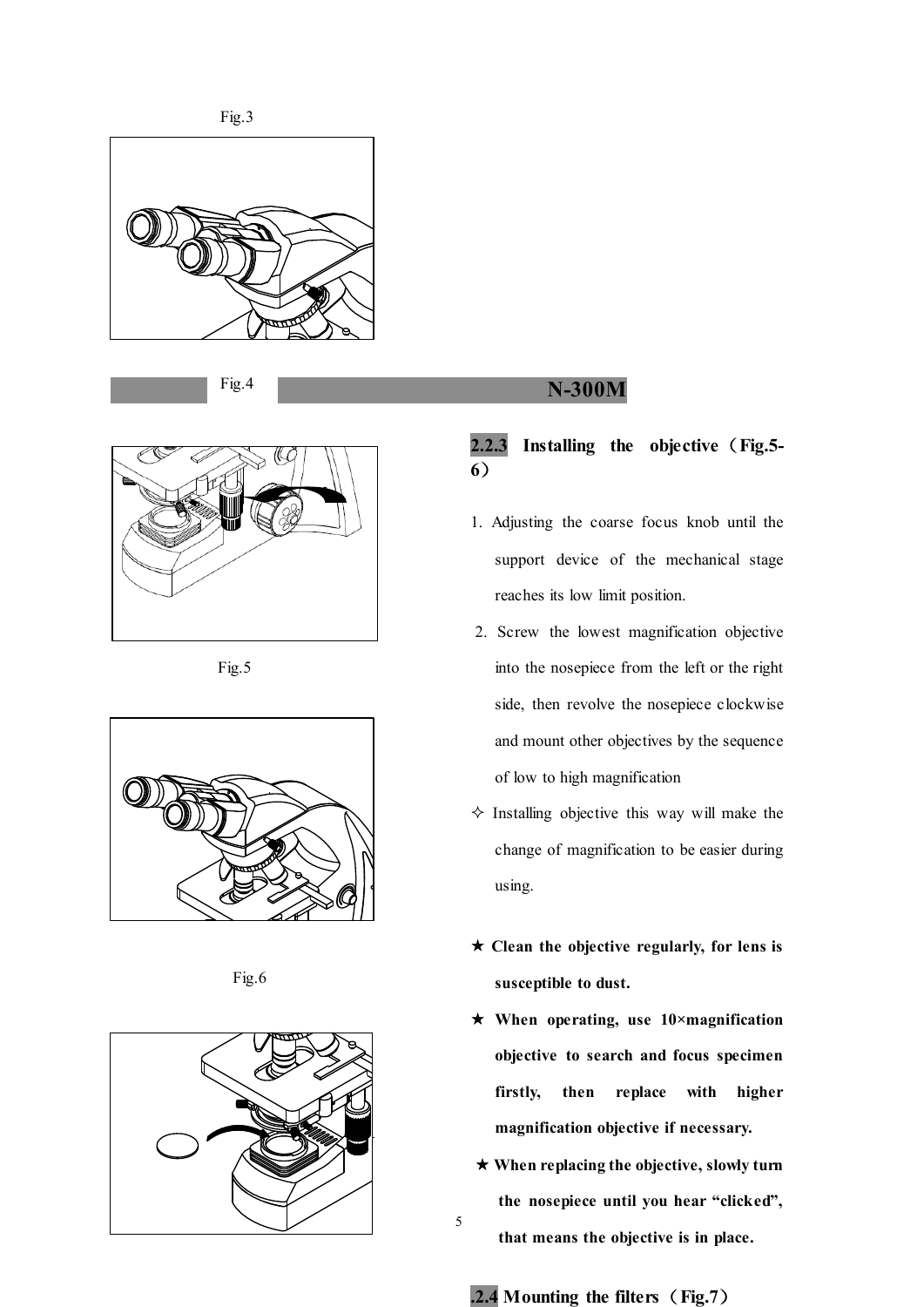







**3. 1 Adjustment set diagram** (**Fig.11-12**)



6

 **N-300M**

4

**2.2.5 Connecting the Adapter**(**Fig.8**)

★ **The cable and cords are vulnerable when bent or twisted, never subject the adapter to excessive force.**

- 1. Set the main switch $\overline{1}$  to "O" (off) state before connecting the power cord.
- 2. Plug the adapter $(2)$  into the socket $(3)$  on microscope safely. Make sure the connection is well.
- 3. Plug the power cord④ into the power supply receptacle $(5)$  Make sure the connection is well.
- ★ **Do use the supplied adapter all the time. If lost or damaged, select the same standard cord, please.**

**★** A wide range of voltage ,like 100V $\sim$ 

**240V, is acceptable for this microscope. 2.2.6 S-LED lamp Replacement (Fig.9-10)** 1. Generally, S-LED lamp is very durable, so it is not easy to damage a links unfortunately damaged, please purchase the S-LED (Fig.10) from your vendor.

2. Open the bottom plate 4 by screwdriver, loosen screw⑤to take the S-LED lamp③ down and unplug the connector ⑦from the circuit board. Mount new S-LED lamp, tighten screw<sup>⑤</sup> and insert the connector<sup>4</sup> fully into the circuit board.

Mount the bottom plate back onto the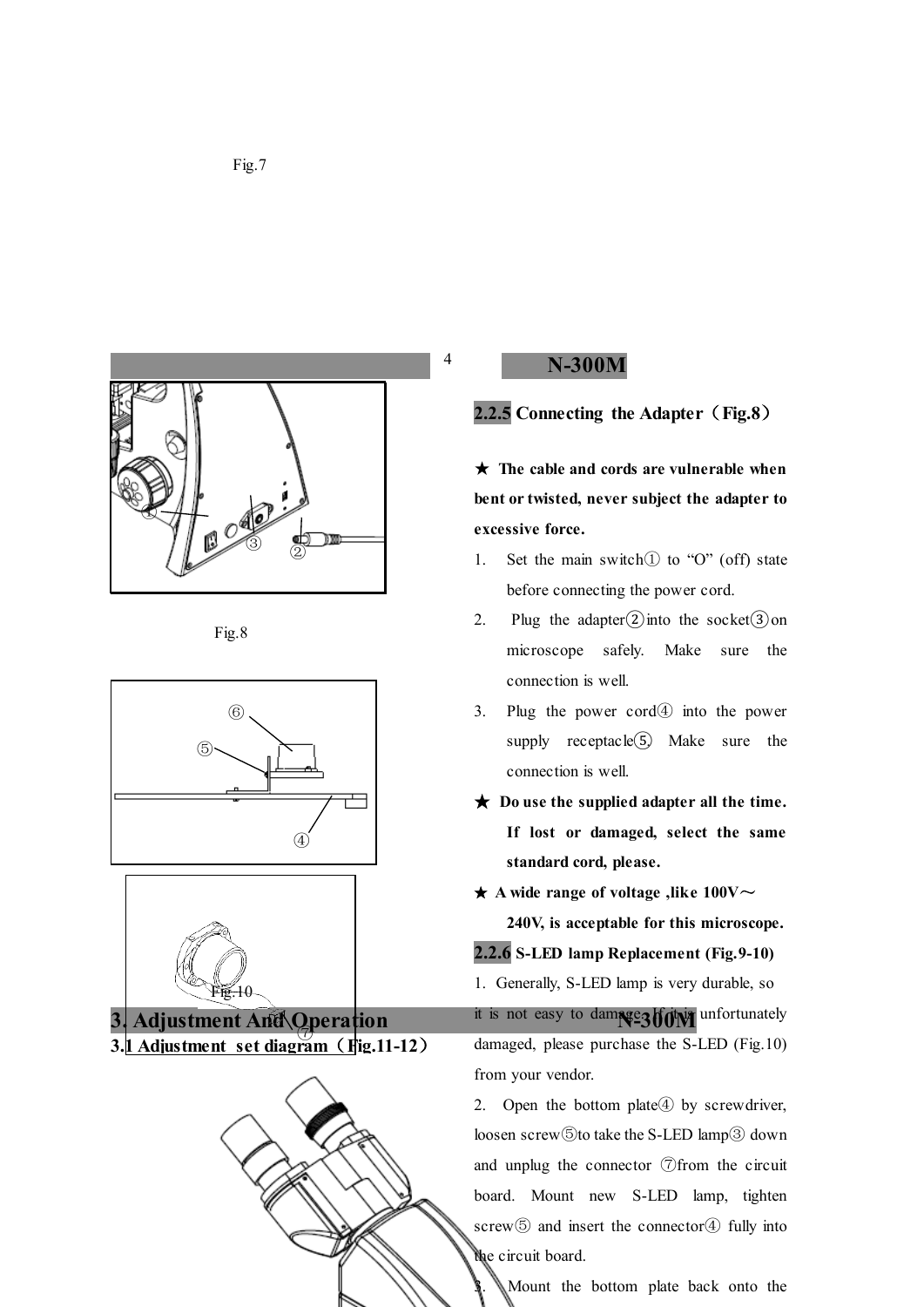





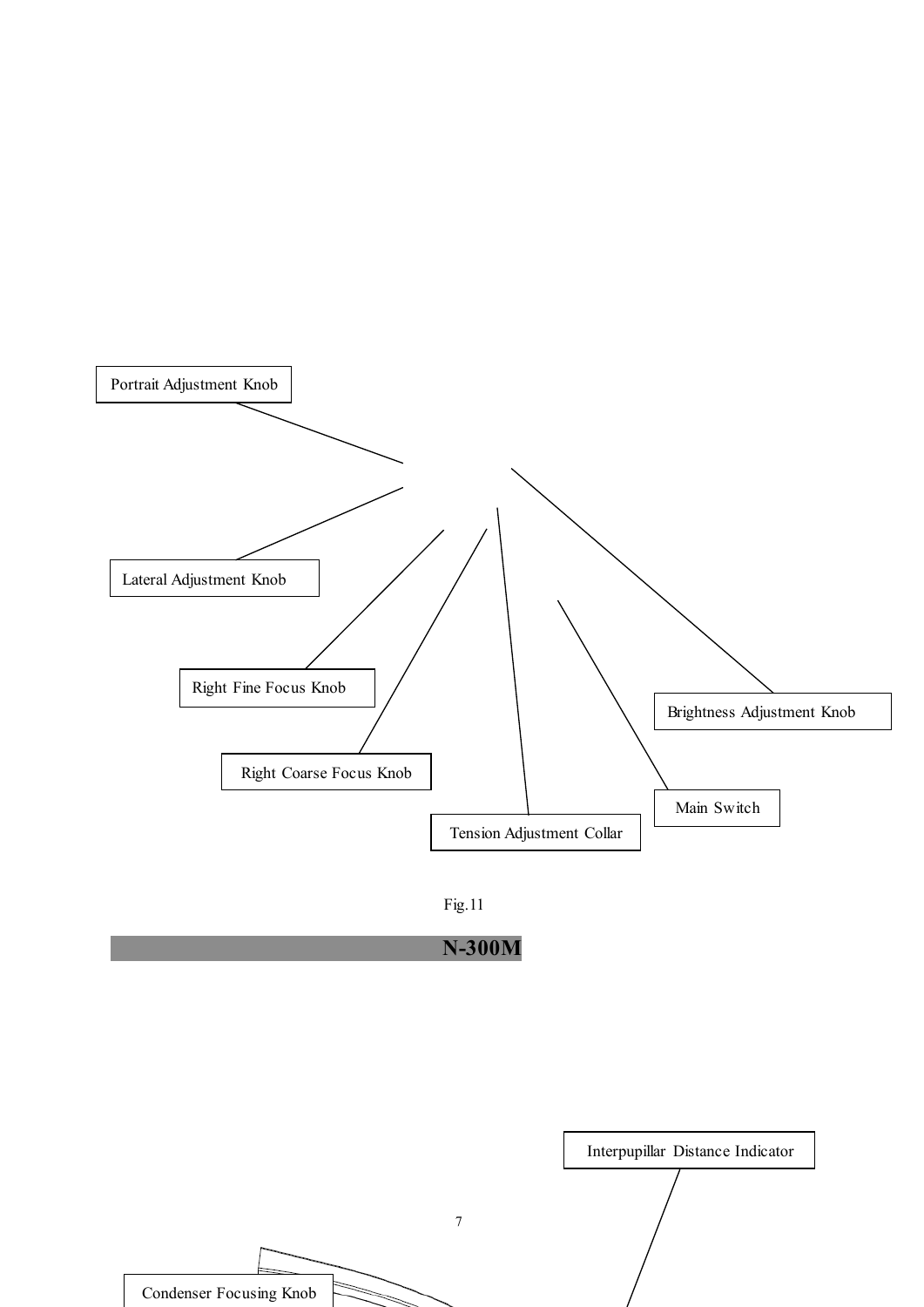

Fig.12

#### **3.2 Operation**



#### **N-300M**

#### **3.2.1 Brightness Adjustment**(**Fig.13**)

- 1. Connect the power cord and set the main switch to " $-$ "state (ON).
- 8 weaken. 2. Turning the brightness adjustment knob clockwise, the voltage raise, and the brightness strengthen; whereas turning at the opposite direction, the voltage decline, and the brightness
- $\star$  Using the microscope with low voltage in the voltage range can prolong the service life of the . .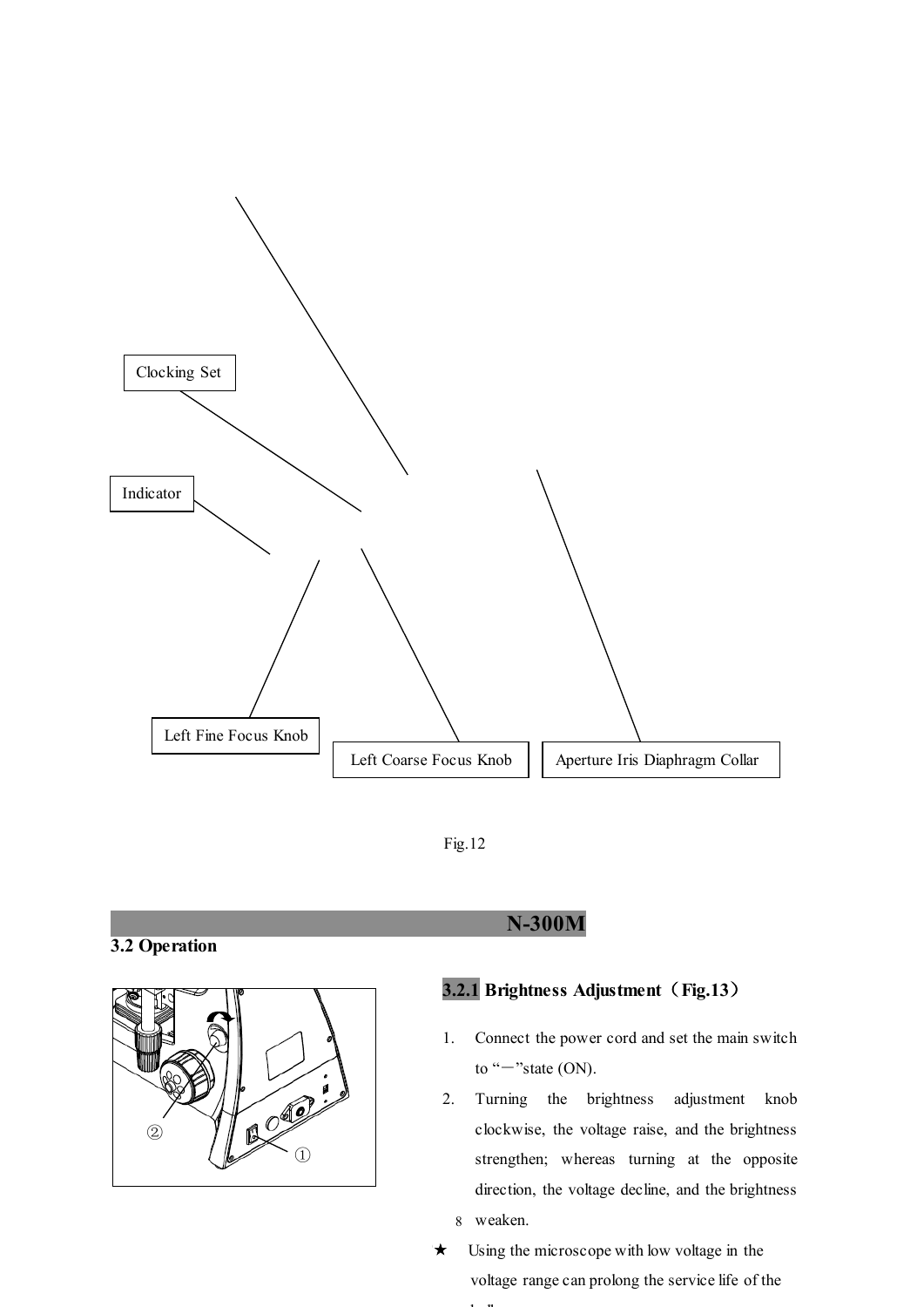Fig.13



Fig.14





#### **N-300M**

2. Turn the coarse focus knob ①conversely to lower the specimen and search images in the 10×ocular simultaneously, and then use the fine knob② to focus. After that, you can replace with other magnification objectives safely, and focus without the risk of damaging the specimen.

 **To make the observation more convenient, you can use the locking set**③ **to fix the stage in a vertical direction.**

### 9 **3.3.4 Condenser Adjustment**(**Fig.16**)

Turn the condenser focus knob to move the condenser up and down. Raise the condenser when using the high magnification objective, and descend it

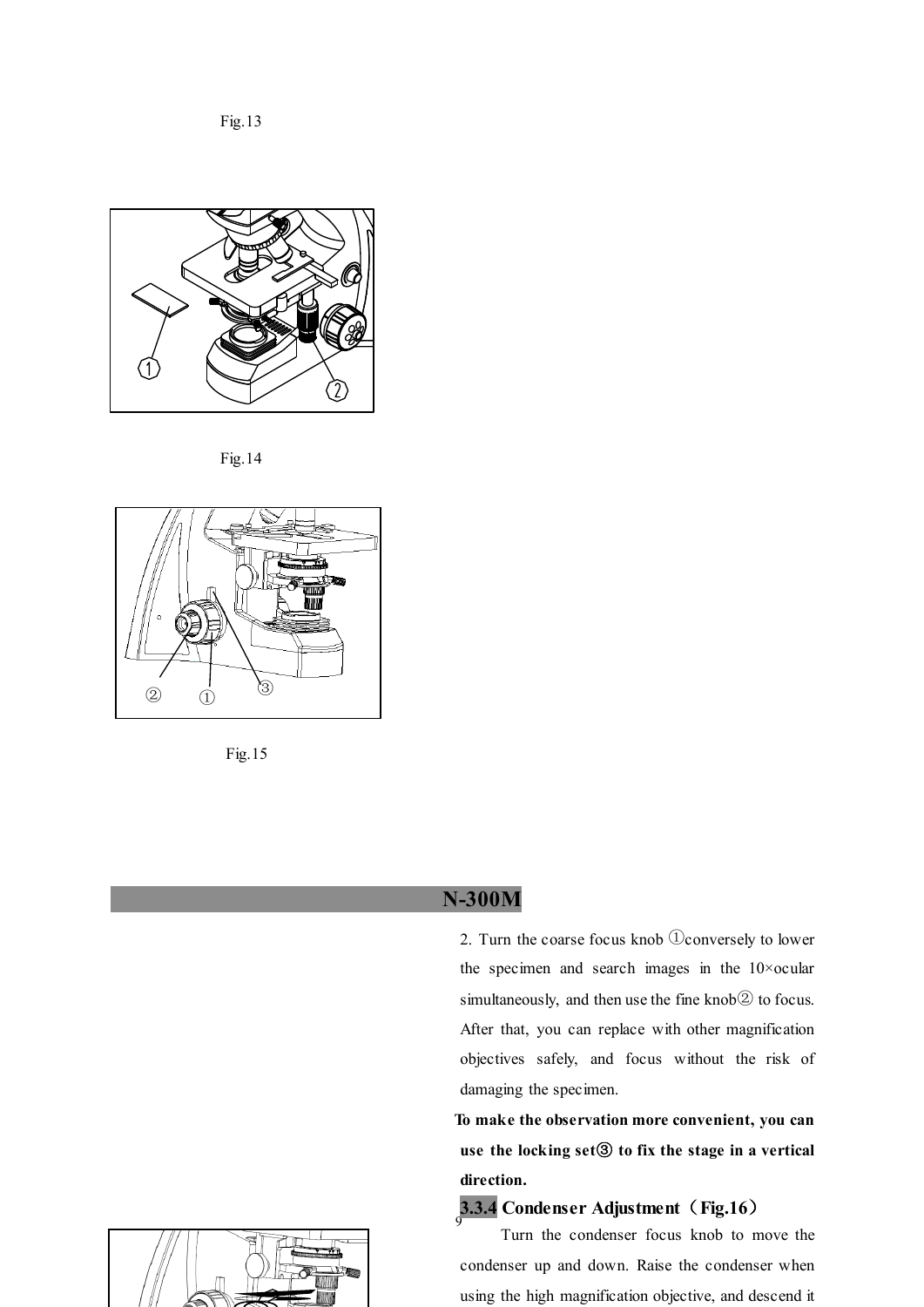Fig.16







Fig.18



### **N-300M**

### **3.3.6 Adjusting the Interpupillary Distance**(**Fig.18**)

The interpupillary distance range:

48mm~75mm.

While looking through the eyepieces, move both eyepieces until the left and right fields of view coincide completely.

#### **3.3.7 Adjusting the Diopter**(**Fig.19**)

1. Turn the eyepiece(Ito adjust the diopter while looking through it.

10

★ **The diopter range of the eyepiece is ±5 diopter.The number aligned to the line on the viewing head is the diopter in use.**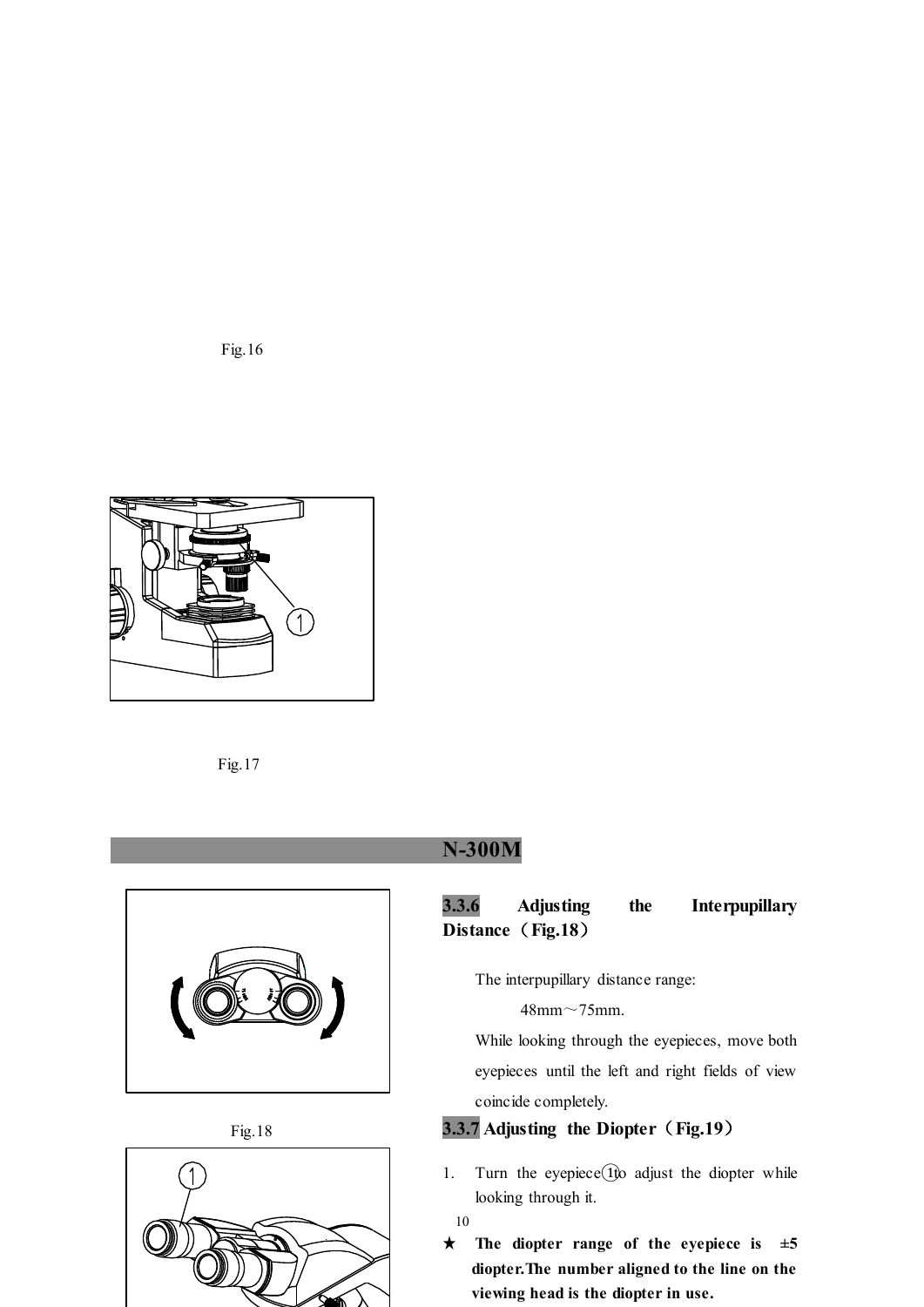



Fig.20

## **4**.**Technical Specifications N-300M**

#### **1)**、**Main Specifications**

| <b>Optical System</b> | Infinite optical system                                                               |
|-----------------------|---------------------------------------------------------------------------------------|
| Viewing Head          | Compensation Free Binocular Head, 30° Inclined,<br>Interpupillary Distance: 48-75 mm  |
| Eyepiece              | Wide Field Eyepiece with field of view $\varphi$ 20 (mm)                              |
| Nosepiece             | Quadruple Nosepiece                                                                   |
| Objective             | Infinitive Semi-plan Objectives $4 \times$ , $10 \times$ , $40 \times$ , $100 \times$ |
| Focusing              | Coaxial Coarse and Fine Adjustment, Moving Range20mm, Fine Division 0.002mm           |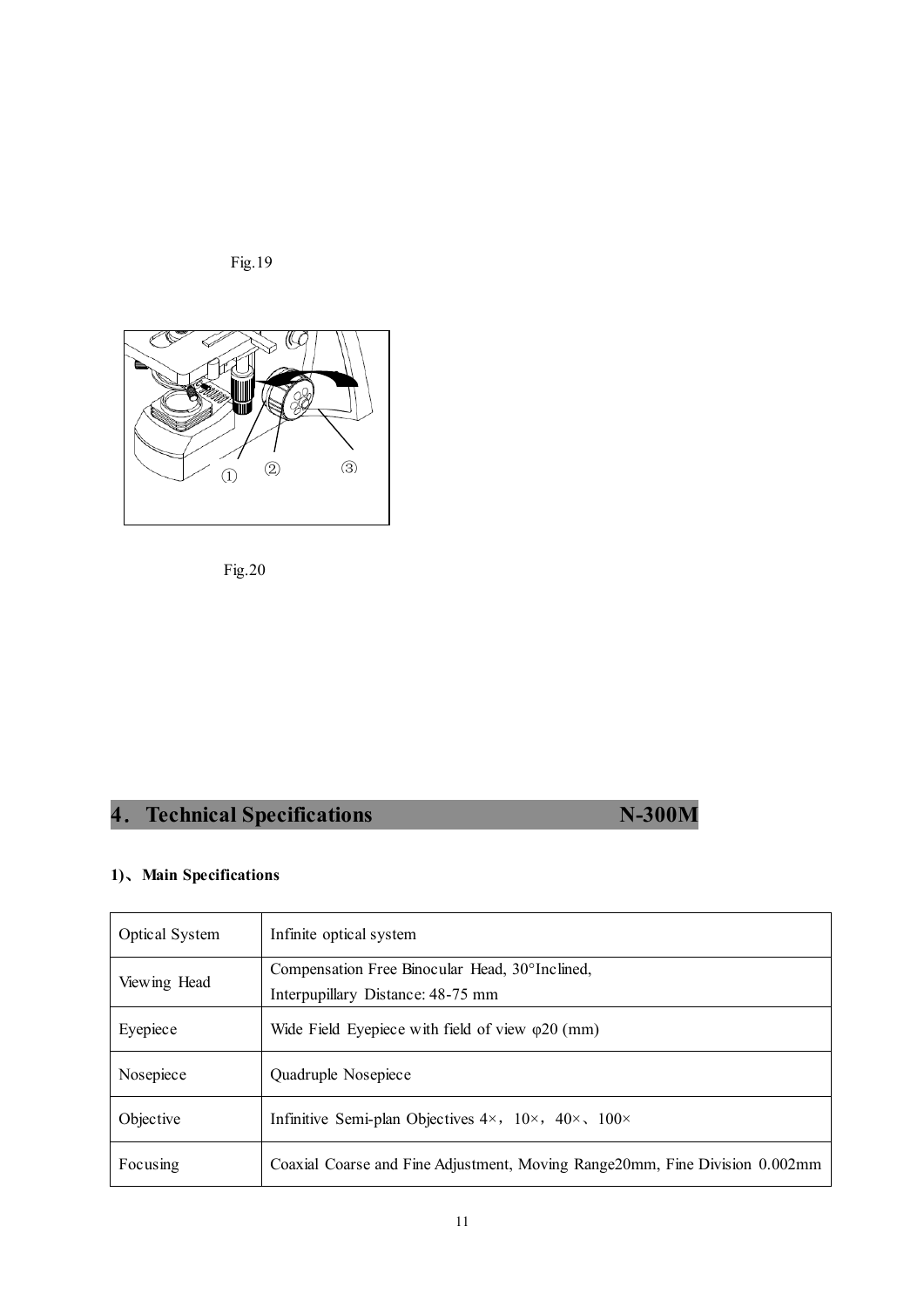| Condenser    | Abbe Condenser, NA=1.25                                          |
|--------------|------------------------------------------------------------------|
| <b>Stage</b> | Double Layers Mechanical Stage 140mm×140mm, Moving Range 75×50mm |
| Illumination | 1W S-LED lamp                                                    |

#### **2)**、**Eyepiece and objectives**

#### 1. Infinitive Semi Plan Objectives

| Magnification |                                     | Focal       | Working   |     |
|---------------|-------------------------------------|-------------|-----------|-----|
|               | Numerical Aperture<br>Length $(mm)$ | Length (mm) | Objective |     |
| $4\times$     | 0.10                                | 45.3        |           | dry |
| $10\times$    | 0.25                                | 17.96       | n         | dry |
| $40\times$    | 0.65                                | 4.5         | 0.37      | dry |
| $100\times$   | $\cdot$ 25                          | 1.81        | 0.13      | oil |

#### 2. Optional Eyepiece

| Eyepiece                 | Magnification | Focal Length (mm) | Field of View<br>(mm) |
|--------------------------|---------------|-------------------|-----------------------|
| Wide field plan eyepiece | $10\times$    |                   | $\Phi 20$             |

#### 3. **Total magnification**

| Eyepiece               | $10\times$ | $10\times$  | $10\times$  | $10\times$   |
|------------------------|------------|-------------|-------------|--------------|
| Objectives             | $4\times$  | $10\times$  | $40\times$  | $100\times$  |
| Total<br>magnification | $40\times$ | $100\times$ | $400\times$ | $1000\times$ |

### **5**. Outfit **N-300M**

| <b>Components Name</b> | <b>Specification</b>                      | <b>Quantity</b> | <b>Standard Outfit</b> |
|------------------------|-------------------------------------------|-----------------|------------------------|
|                        | Main Standard                             |                 |                        |
| Main Body              | Double Layers Mechanical Stage            |                 |                        |
|                        | Condenser Holder                          |                 |                        |
| Viewing Head           | Compensation Free Binocular Head          |                 | ◯                      |
| Condenser              | Abbe Condenser, NA=1.25                   |                 | ⊂                      |
| Nosepiece              | Quadruple                                 |                 |                        |
| Illumination           | 1W S-LED                                  |                 |                        |
| Eyepiece               | $10 \times$ Wide Field Plan Eyepiece<br>2 |                 |                        |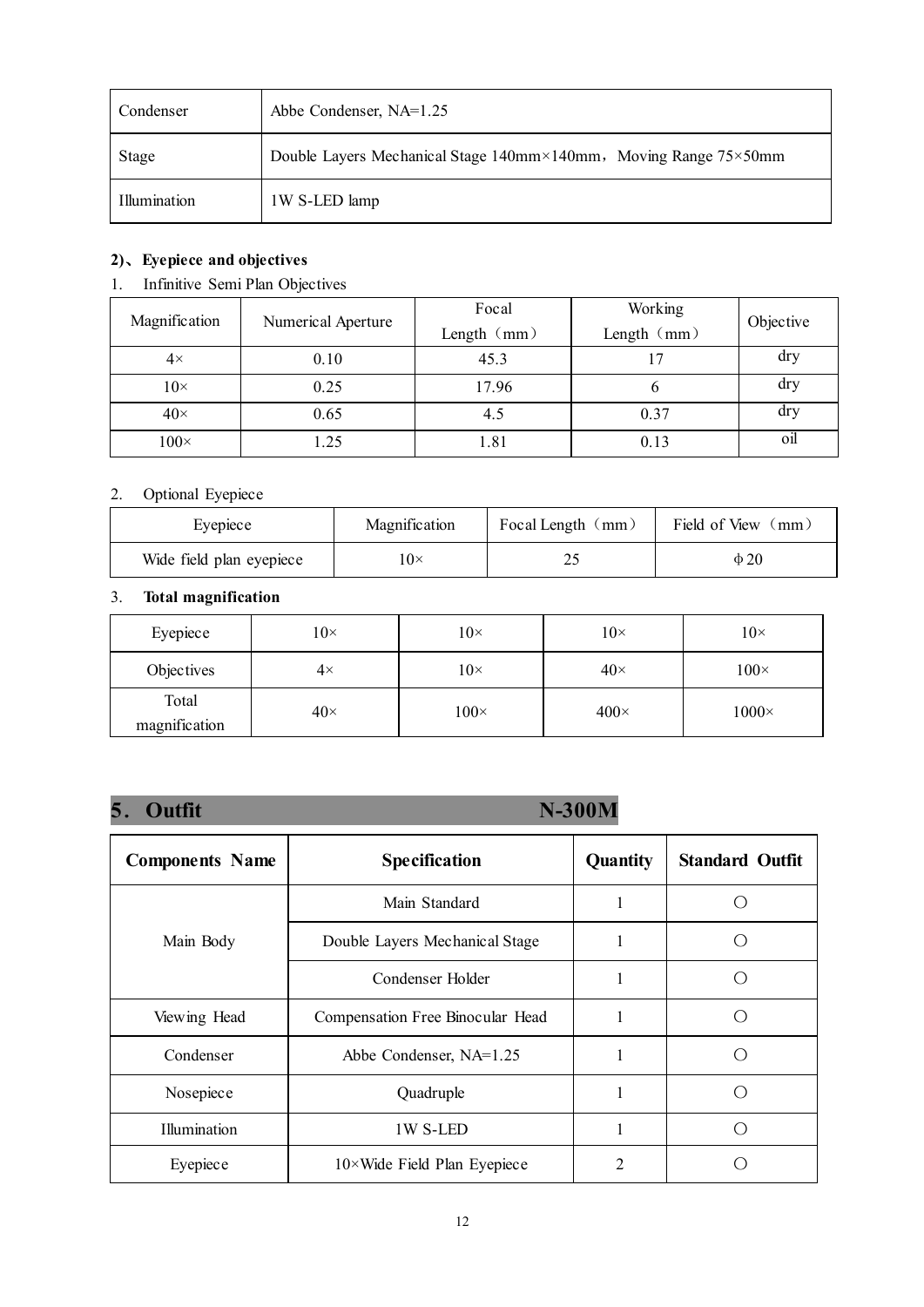|           | Infinite Semi-Plan Objective $4 \times$                    |  |
|-----------|------------------------------------------------------------|--|
| Objective | Infinite Semi-Plan Objective $10 \times$                   |  |
|           | Infinite Semi-Plan Objective $40\times$                    |  |
|           | Infinite Semi-Plan Objective<br>$100 \times$ (Oil, Spring) |  |
| Condenser | Bright Field Condenser with Adjustable<br>Iris Diaphragm   |  |
| Filter    | Green                                                      |  |
| Adapter   | DC 5V 500mA                                                |  |

### **6**. Troubleshooting Guide N-300M

#### 1. **Optical System**

| <b>TROUBLE</b>                                                | <b>CAUSE</b>                                                                              | <b>SOLUTION</b>                                  |
|---------------------------------------------------------------|-------------------------------------------------------------------------------------------|--------------------------------------------------|
| 1. The edge of the field of<br>dark<br>the<br>$\alpha$<br>is. | The nosepiece is not in the located<br>position (objective and light path not<br>coaxial) | Locate the nosepiece<br>properly where it clicks |
| view<br>brightness is not uniform                             | The surface of the lamp becomes black                                                     | Change a new lamp bulb                           |
|                                                               | A lens (the objective, condenser, eyepiece<br>or collector) is dirty.                     | Clean it thoroughly                              |
| 2. Dirt or dust is visible in                                 | Dirt/dust on the specimen                                                                 | Replace with a clean<br>specimen                 |
| the field of view                                             | Dirt/dust on the eyepieces                                                                | Clean them                                       |
|                                                               | Specimen is not covered                                                                   | Add cover glass on it                            |
|                                                               | The thickness of the cover glass is not                                                   | Use standard cover glass                         |
|                                                               | suitable                                                                                  | with thickness of 0.17mm                         |
|                                                               | Specimen is placed reversely                                                              | Turn it over                                     |
| 3. Visibility is poor<br>Image is not sharp;                  | Dry objective has oil on it. (especially for<br>40X objectives)                           | Wipe the oil                                     |
| Contrast is poor;<br>Details are indistinct                   | A lens (the objective, condenser, eyepiece<br>or collector) is dirty.                     | Clean it                                         |
|                                                               | Immersion oil is not used with the 100x<br>objective                                      | Use specified oil                                |
|                                                               | Air bubbles existed in the immersion oil                                                  | Eliminate the bubble                             |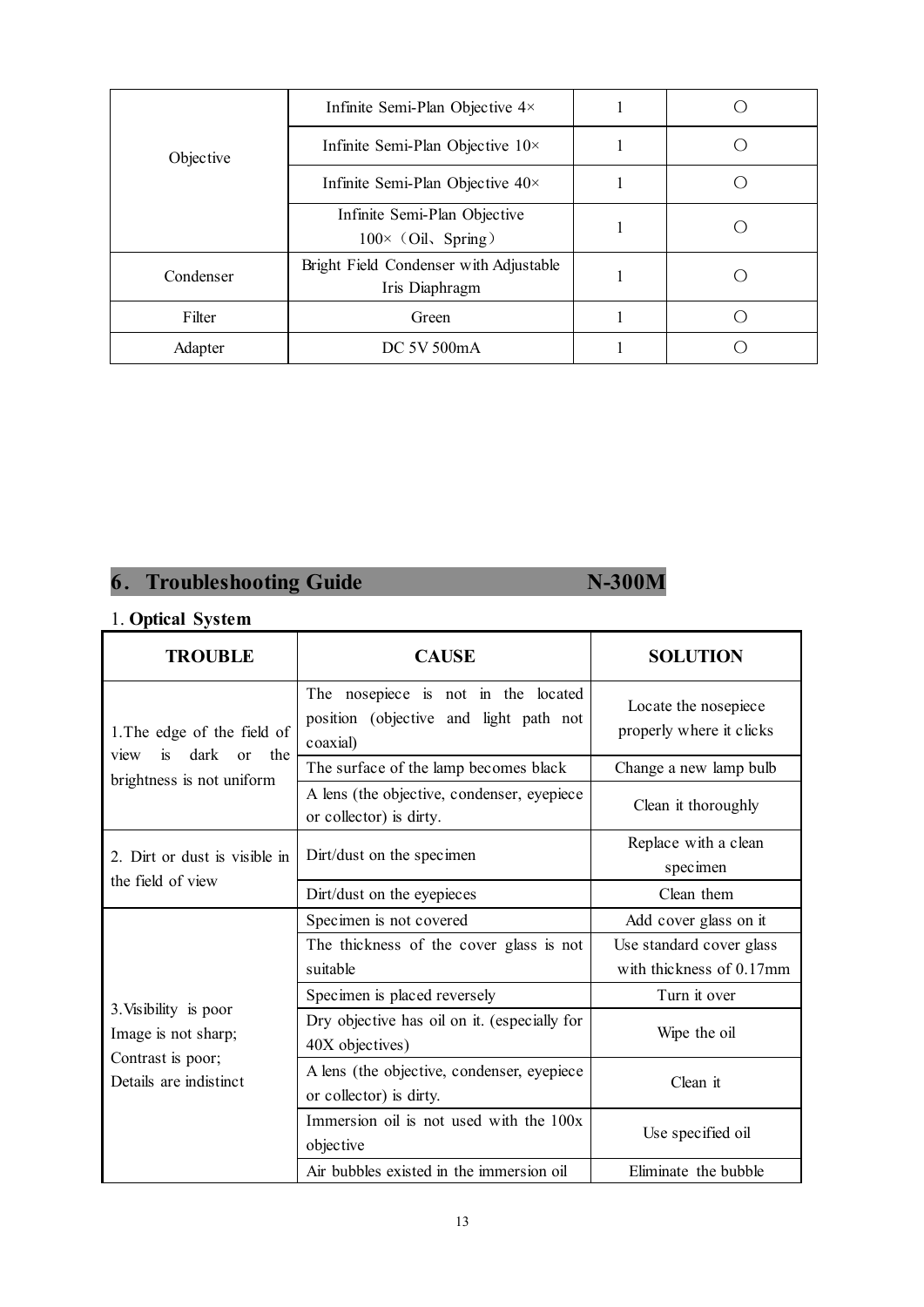|                                         | The aperture iris diaphragm is stopped<br>down too far                 | Adjust the aperture iris<br>diaphragm properly   |
|-----------------------------------------|------------------------------------------------------------------------|--------------------------------------------------|
|                                         | Dirt or dust on the eyepiece                                           | Clean it                                         |
|                                         | Condenser is not properly centered                                     | Center the condenser with<br>the centering screw |
| 4. One side of image is<br>blurred      | The nosepiece is not properly engaged                                  | Engage the nosepiece<br>properly                 |
|                                         | The specimen is not clamped                                            | Clamp it with stage clips                        |
|                                         | The specimen slips on the stage                                        | Fix it                                           |
| 5. The image shift during<br>focusing   | The nosepiece is not in the right position                             | Turn it to the "clicked"<br>"position"           |
|                                         | The aperture iris diaphragm is too small                               | Adjust it properly                               |
| brightness<br>6.The<br>is not<br>enough | The condenser is too low                                               | Adjust it properly                               |
|                                         | A lens (the objective, condenser, eyepiece)<br>or collector) is dirty. | Clean it                                         |

### **N-300M**

### **2. Mechanical System**

| <b>TROUBLE</b>               | <b>CAUSE</b>                              | <b>SOLUTION</b>                |  |
|------------------------------|-------------------------------------------|--------------------------------|--|
| be<br>1. Image<br>cannot     | When adjusting stage height, you forgot   |                                |  |
| focused                      | to reattach upper stopper screw           | Reattach upper stopper screw   |  |
| 2. Objective<br>makes        |                                           |                                |  |
| contact with specimen        |                                           |                                |  |
| focus<br>before<br><i>is</i> | Specimen is mounted upside down           | Mount specimen correctly       |  |
| obtained                     |                                           |                                |  |
| 3. the specimen can not      |                                           |                                |  |
| be moved freely              | The slide is not clamped                  | Clamp the slide firmly         |  |
| 4. Field of view of one      |                                           |                                |  |
| eye does not match           | Interpupillary distance is incorrect      | Adjust interpupillary distance |  |
| that of the other            |                                           |                                |  |
|                              |                                           | Adjust the diopter properly    |  |
|                              | The diopter is not proper                 |                                |  |
| 5. Observation is tiring     | The brightness of the illumination is not |                                |  |
|                              | proper for eyes                           | Adjust the lamp voltage        |  |

#### **3. Electrical System**

| <b>TROUBLE</b>       | <b>CAUSE</b> | <b>SOLUTION</b>             |
|----------------------|--------------|-----------------------------|
| The lamp can't light |              | Check the connection of the |
| when the switch is   | No power     | adapter                     |